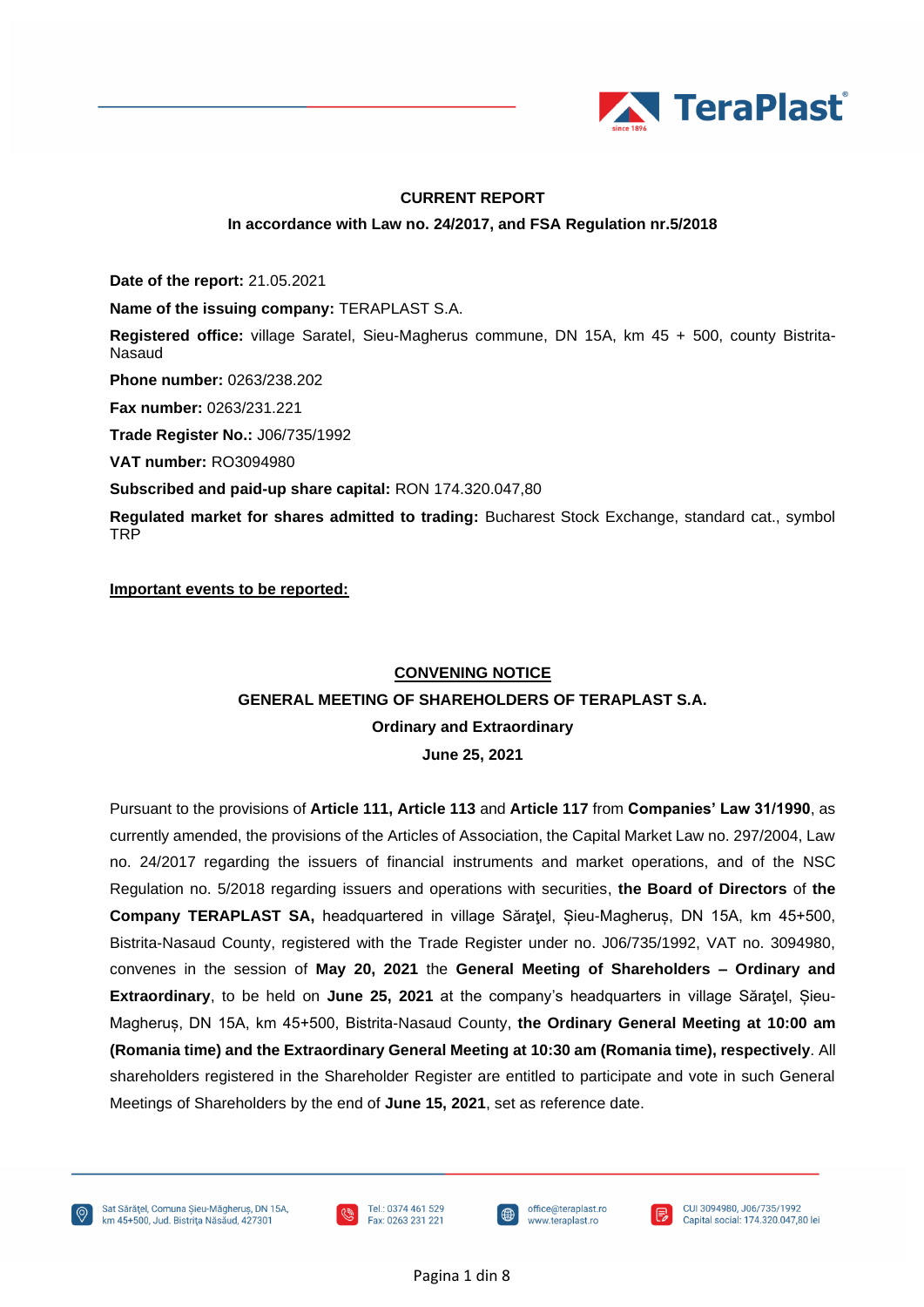

# **I. The Ordinary General Meeting of Shareholders will have the following AGENDA**

**1.** Approving the individual interim financial reports of Teraplast SA for the three-month period ending on March 31, 2021 (namely for the period 01.01.2021-31.03.2021), based on the report of the Company's Board of Directors and the financial auditor's report.

**2.** Approving the net profit distribution corresponding to the individual interim financial reports of Teraplast SA for the three-month period ending on March 31, 2021, in the amount of 283.898.189 lei, as follows:

- Distribution of partial dividends, in a total amount of 226.615.937 lei, the gross partial dividend/share proposed being of 0,13 lei\*;
- Distribution of the amount of 43.579.988 lei in order to increase the share capital;
- Legal reserve: 13.702.264 lei.

*\*The number of shares issued by the Company was considered when calculating the value of the gross dividend/share, out of which 966 shares that entered the Company account were subtracted (based on the application of the algorithm and rounding down the results to the nearest integer following the processing of the share capital increase achieved on the basis of the EGM(A.G.E.A.) No. 1/29.04.2020), which are held by the Company at the date of this meeting, considering that the holders of own shares are not entitled to receive dividends or other rights.*

**3.** Approving the remuneration policy of Teraplast S.A.

**4.** Setting the registration date serving to identify the shareholders impacted by the effects of the resolutions adopted at the Ordinary General Meeting, according to Article 86 (1) of Law no. 24/2017. The date proposed by the Board of Directors is **July 13, 2021.**

**5.** Approving the **July 12, 2021** as "*ex date*", namely the date prior to the record date on which the financial instruments subject to the decisions of the company bodies are traded without the rights deriving from the decision, in accordance with Article 2 paragraph 2 l) of the Regulation no. 5/2018.

**6.** Approving the **July 22, 2021** as payment date, as defined by Article 86 (2) of Law no. 24/2017, and by Article 2 (2) h) and Article 178 of the Regulation no. 5/2018.

**7.** Entrusting the Board of Directors with the fulfilment of the resolutions adopted by the Ordinary General Meeting.





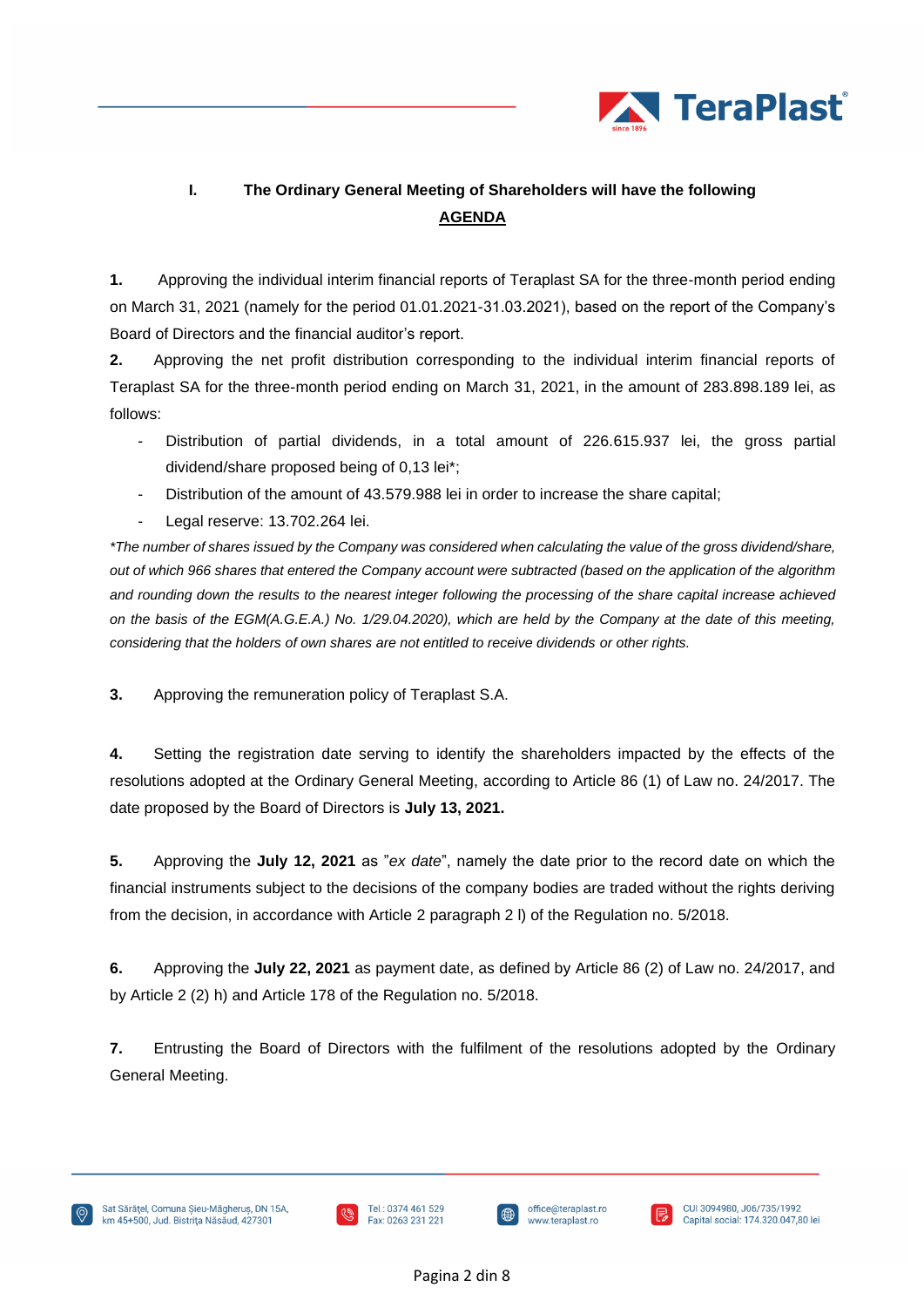

**8.** Appointing the Chairman of the Ordinary General Meeting of the Teraplast S.A. Shareholders to sign the OGM Resolution on behalf and in the name of all the attending shareholders.

**9.** Appointing the legal counsel of the Company, Ms. Kinga Vaida, to carry out all formalities concerning the OGM recording with the Trade Register Office attached to Bistrita-Nasaud Court and its publication in the Official Gazette of Romania, Part IV.

### **II. The Extraordinary General Meeting of Shareholders will have the following:**

### **AGENDA:**

1. Approving the share capital increase by the amount of 43.579.988 lei\* from the current 174.320.047,80 lei up to 217.900.035,80 lei, by the issue of 435.799.880 new shares of a nominal value of 0.10 lei/share, and setting a price of 0,44 lei for the compensation of fractional shares resulting from the application of the algorithm androunding down the results to the nearest integer, according to the legal provisions in force. The increase of the share capital will be achieved by incorporating the amount of 43.579.988 lei, from the profit of the period January 1, 2021 - March 31, 2021. The newly issued shares shall not change the shareholders' quotas and shall be freely distributed to all Company shareholders registered into the Company Shareholder Register held by the Central Securities Depository (Depozitarul Central S.A.) at the date of registration. The capital shall be increased in order to sustain the current Company business. Each shareholder registered with the Company Shareholder Register at the date of registration shall be issued one free share for every four shares held.

*\*The number of shares issued by the Company was considered when calculating the value of the gross dividend/share, out of which 966 shares that entered the Company account were subtracted (based on the application of the algorithm and rounding down the results to the nearest integer following the processing of the share capital increase achieved on the basis on the EGM (A.G.E.A.) No. 1/29.04.2020), which are held by the Company at the date of this meeting, considering that the holders of own shares are not entitled to receive dividends or other rights.*

2. Approving the updating of the Company's Memorandum of Association, in accordance with what has been approved at item (1) above, as follows:

**Article 7 (1)** "The subscribed and paid-up share capital of TERAPLAST S.A. is of 174.320.047,80 lei divided into a number of 1.743.200.478 nominative shares with a nominal value of 0.1 lei each." **shall be modified and shall read as follows:**

**"The subscribed and paid-up share capital of TERAPLAST S.A. is of 217.900.035,80 lei divided into a number of 2.179.000.358 nominative shares, with a nominal value of 0.1 lei each."**





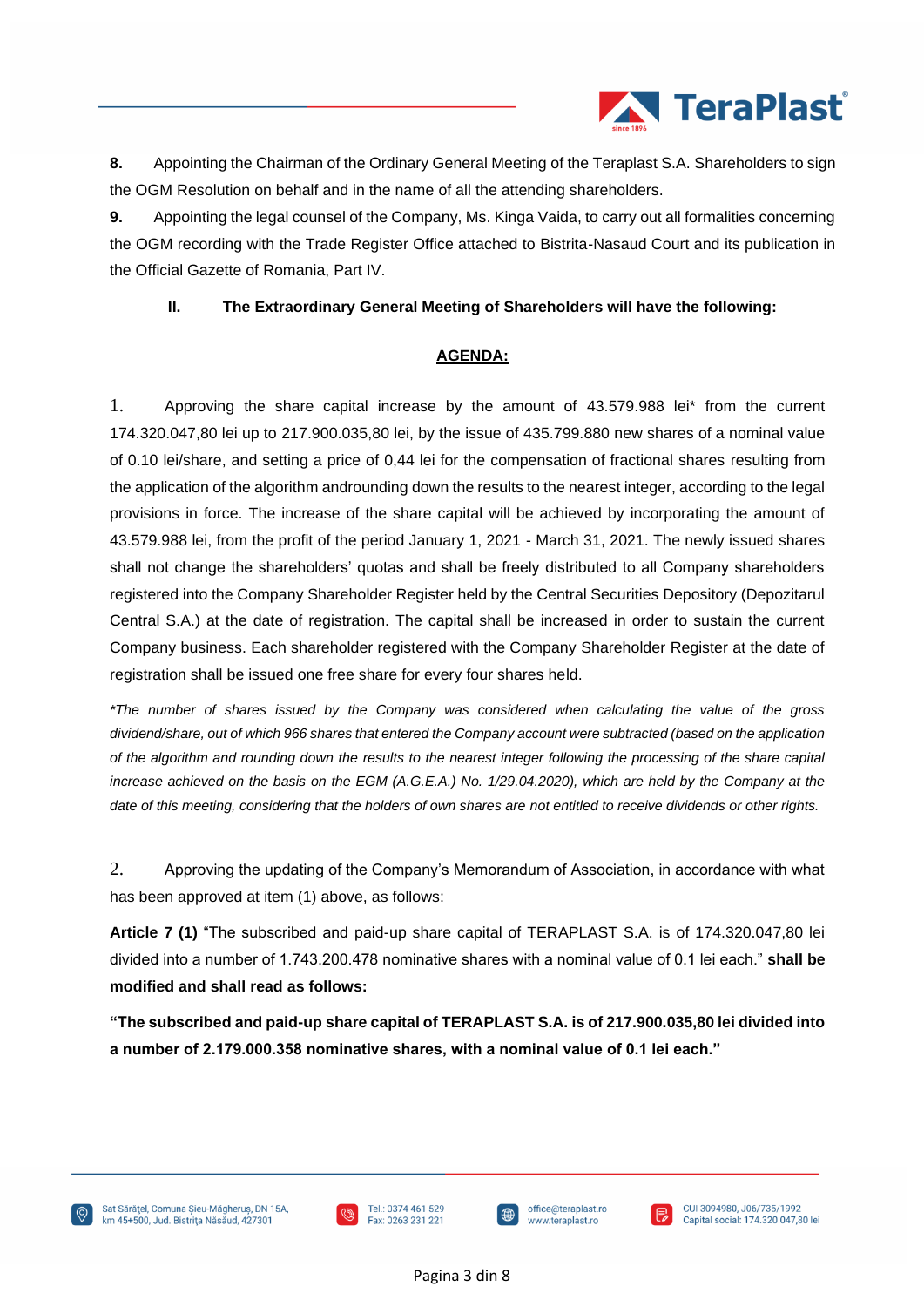

3. Approving the amendment of the Extraordinary General Meeting Resolution no. 1 dated August 24, 2020 whereby it was approved to *buy back a maximum of 5.500.000 shares of a nominal value of 0.1 lei/share at a minimum price equal to the BVB market price at the time of the purchase and a maximum price of 0.45 lei/share*, in the sense of increasing the maximum purchase price of the buy-back shares, from 0.45 lei/share up to 1.00 leu/share. Own shares bought back by the Company shall be offered for free to the employees and the senior employees of the member companies of Teraplast Group, within a Stock Option Plan programme.

4. Setting the registration date serving to identify the shareholders impacted by the effects of the resolutions adopted at the Extraordinary General Meeting, according to Article 86 (1) of Law no. 24/2017. The date proposed by the Board is **September 29, 2021.**

5. Approving the date of **September 28, 2021** as "*ex date*", namely the date prior to the record date on which the financial instruments subject to the decisions of the company bodies are traded without the rights deriving from the decision, in accordance with Article 2 paragraph 2 l) of the Regulation no. 5/2018.

6. Approving the date of **September 30, 2021** as payment date, as defined by Article 86 (2) of Law no. 24/2017, and by Article 2 (2) h) and Article 178 of the Regulation no.5/2018.

7. Entrusting the Board of Directors with the fulfilment of the resolutions adopted by the Extraordinary General Meeting.

8. Appointing the Chairman of the Extraordinary General Meeting of the Teraplast S.A. shareholders to sign the EGM Resolution on behalf and in the name of all the attending shareholders.

9. Appointing the Company's legal counsel, Ms. Kinga Vaida, to carry out all formalities concerning the EGM recording with the Trade Register Office attached to Bistrita-Nasaud Court and its publication in the Official Gazette of Romania, Part IV.

**Considering the Romanian public authorities' latest recommendations in relation to prevention / limitation of the spread of COVID-19, Teraplast strongly recommends to its shareholders, to the extent possible:**

➢ **to access the supporting materials for OGMS and EGMS in electronic format, available on the company's website, rather than in hardcopy at the Correspondence Entry;**

➢ **to vote by correspondence by using the ballot paper for the vote by correspondence;**

➢ **to use, as communication means, the e-mail having attached an extended electronic signature, rather than the mail or courier at the Correspondence Entry, when submitting (i) proposals with respect to adding new items on the OGMS/EGMS agenda, (ii) draft resolutions, (iii)** 





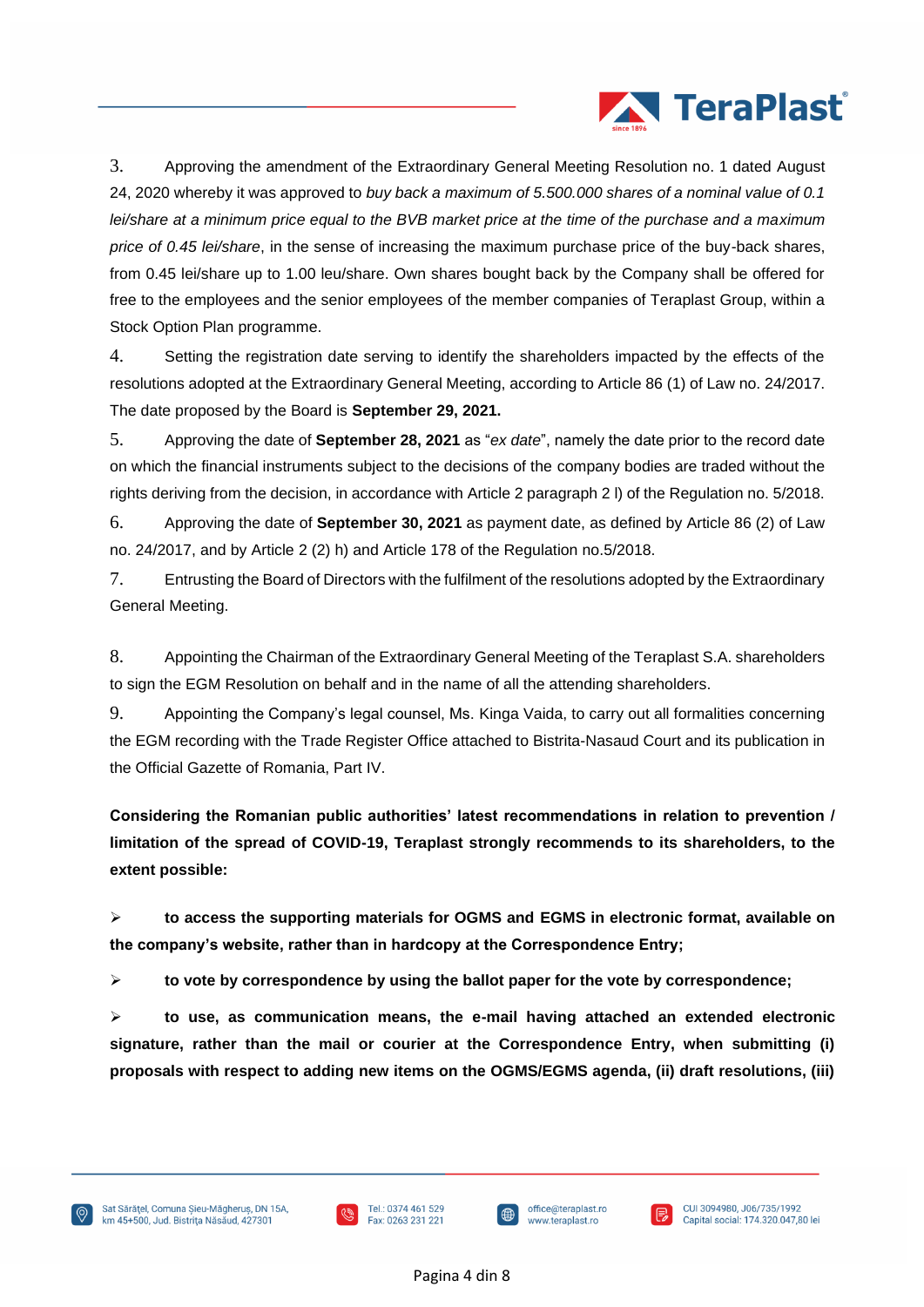

## **written questions before OGMS/EGMS, (iv) the powers of attorney for representation in the OGMS/EGMS or (v) the Voting Bulletins for voting by correspondence.**

(1) One or more shareholders jointly or severally representing at least 5% of the share capital, have the right (i) to introduce items on the General Meeting of Shareholders' agenda, provided that each item is accompanied by an explanation or a decision draft submitted for adoption to the General Meeting of Shareholders; (ii) to submit decision drafts for the items included or suggested to be included on the General Meeting's agenda.

(2) Any of the rights stipulated in paragraph (1) above may only be exercised in written, and the documents shall be submitted in a closed envelope at the company's headquarter, or sent by any type of mail or fast delivery with acknowledgment of receipt, the envelope bearing a clear note written in capital letters "FOR THE GENERAL MEETING OF SHAREHOLDERS OF 25/28.06.2021", or sent by messenger delivery or electronic means, with the extended electronic signature included according to Law 455/2001 on the electronic signature, at the following e-mai[l secretariatCA@teraplast.ro,](mailto:secretariatCA@teraplast.ro) mentioning at subject: "FOR THE GENERAL MEETING OF SHAREHOLDERS OF 25/28.06.2021".

(3) The shareholders can exercise the rights stipulated in paragraph (1) letters (i) and (ii) within maximum 15 calendar days following the date of publication of this convening notice, namely no later than **June 8, 2021 inclusively.** Each shareholder shall be entitled to address questions regarding the items on the General Meeting's agenda, and the company shall reply to the shareholders' questions during such meeting. The questions shall be submitted in a closed envelope at the company's headquarter, or sent by any type of mail or fast delivery with acknowledgment of receipt, the envelope bearing a clear note written in capital letters "FOR THE GENERAL MEETING OF SHAREHOLDERS OF 25/28.06.2021", or sent by messenger delivery or electronic means, with the extended electronic signature included according to Law 455/2001 on the electronic signature, at the following e-mail [secretariatCA@teraplast.ro,](mailto:secretariatCA@teraplast.ro) mentioning at subject: "FOR THE GENERAL MEETING OF SHAREHOLDERS OF 25/28.06.2021", on or **June 24, 2021 inclusively**.

The shareholders can participate in person or they can be represented in the General Meetings of Shareholders either by their legal representatives or by other agents authorised by a special power of attorney or a general power of attorney, as provided by Article 92 paragraph (10) of Law 24/2017 on the issuers of financial instruments and market operations.

Shareholders' access shall be permitted upon proof of their identity, consisting in case of shareholders, who are natural persons, of their ID card or, in case of legal entities, legal representative.

Shareholders can appoint a representative by a general power of attorney (authorisation) valid for no more than three years, authorising the appointed representative to vote in any matter subject to discussions of the General Meetings of Shareholders, provided such power of attorney (authorisation) be given by the







CUI 3094980, J06/735/1992 Capital social: 174.320.047,80 lei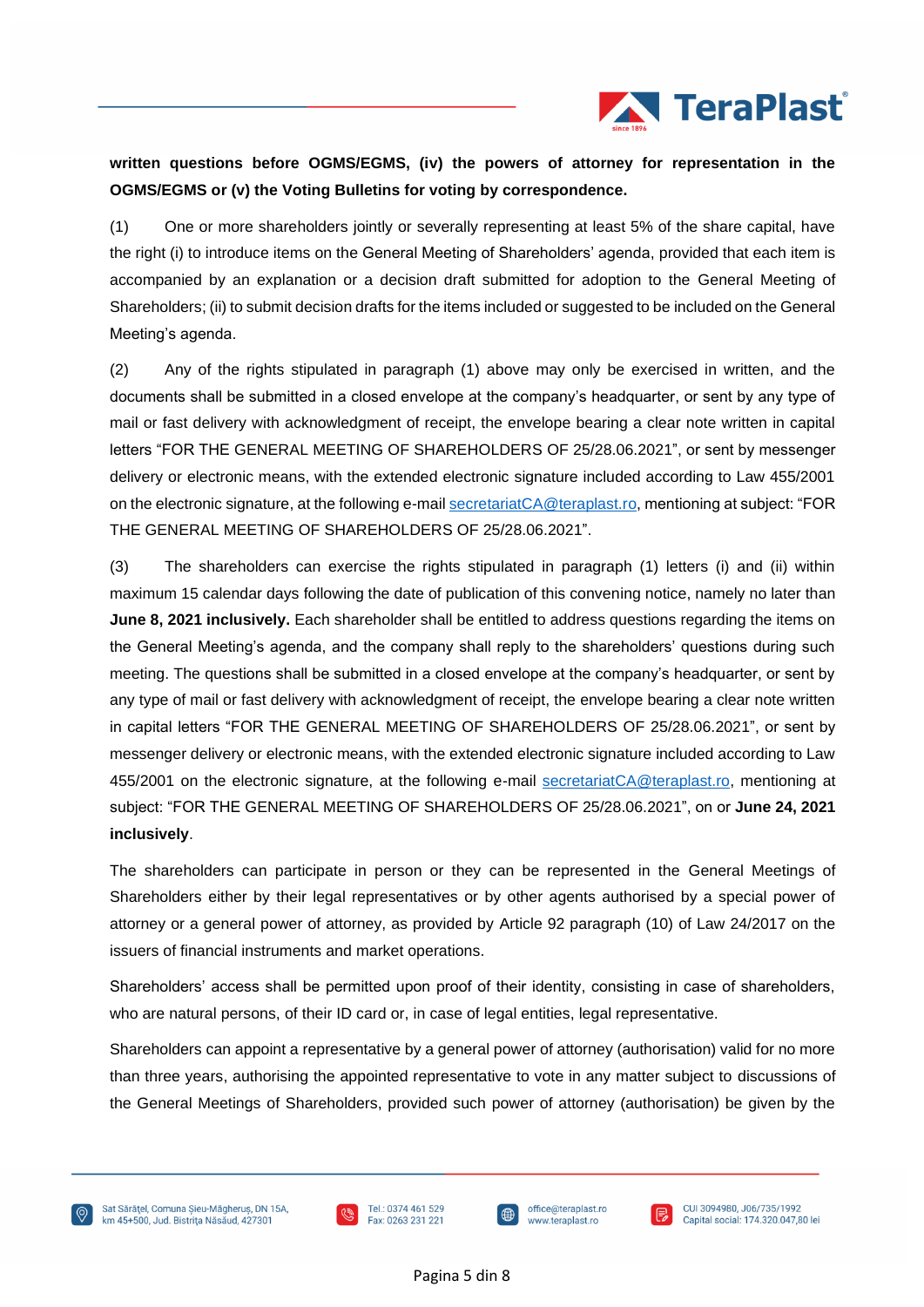

shareholder, as customer, to an intermediary defined as per Article 2 paragraph (1) item 20 of Law 24/2017 on the issuers of financial instruments and market operations, or to a lawyer.

The shareholders cannot be represented in the General Meeting of Shareholders based on a general power of attorney (authorisation) by a person subject to a conflict of interests, pursuant to Article 92 paragraph (15) of Law 24/2017 on the issuers of financial instruments and market operations.

General powers of attorney (authorisations) should be submitted to the Company Record Office or sent by any type of mail or courier with acknowledgement of receipt, 48 hours before the general meeting, namely no later **June 23, 2021**, 10:00 am (Romania time) for the Ordinary General Meeting, and 10:30 am (Romania time) for the Extraordinary General Meeting, respectively, in copy, including the mention "Certified to be a true copy of the original" signed by the representative. The powers of attorney can also be sent by e-mail with the extended electronic signature included according to Law 455/2001 on the electronic signature, at the following e-mail [secretariatCA@teraplast.ro,](mailto:secretariatCA@teraplast.ro) mentioning at subject: "FOR THE GENERAL MEETING OF SHAREHOLDERS OF 25/28.06.2021".

The quality of shareholder and, in case of shareholders, who are legal entities, or entities without legal personality, the quality of legal representative is ascertained based on the list of shareholders as of the reference/registration date, received by the issuer from the Central Depository or, accordingly, in case of different reference/registration dates, based on the following documents submitted to the issuer by the shareholder:

a) the statement of account certifying the quality of shareholder and the number of owned shares;

b) documents certifying that the details of the legal representative are recorded at the Central Depository/ participants concerned;

However, if the Shareholder did not inform the Central Depositary in a timely manner of its legal representative or if this information is not mentioned in the list of shareholders from the reference date received by the Company from the Central Depository, then the proof of the representative status will be with the Company Statement, or a certified copy of the original, issued by the Trade Registry or any other document, in original or in a copy conforming to the original, issued by a competent authority in the State in which the shareholder is legally registered, for the purpose of proving the existence of the legal person and the legal representative's name / quality, with a maximum of 1 month validity reported on the date of publication of the convocation of the general meeting.

The documents attesting the quality of legal representative elaborated in a foreign language other than English must be accompanied by a translation done into Romanian or English by a certified translator.

The identification criteria referred above shall be accordingly applied also in case the need arises to prove that the shareholder, suggesting for new items to be included in the General Meeting of Shareholders'





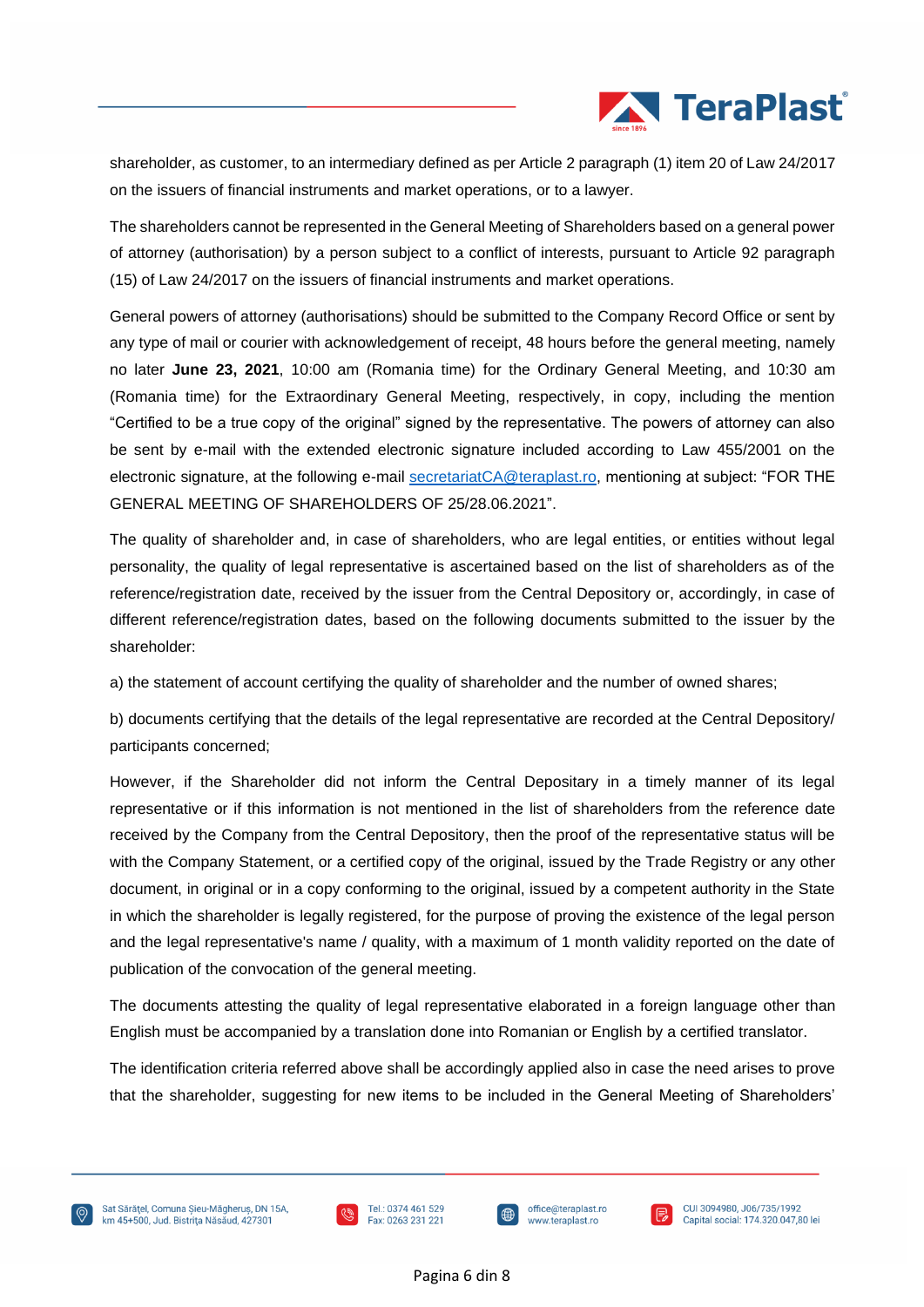

agenda, or directing questions to the issuer related to the items included in the General Meeting of Shareholders' agenda, is a legal representative.

Pursuant to Article 200 paragraph (4) of the NSC Regulation no. 5/2018 of financial instruments and market operations issuers, a shareholder can appoint only one representative in a certain General Meeting. However, if a shareholder holds shares with a trading company in several security accounts, such restriction shall not prevent such shareholder to appoint separate representatives for the shares held in each security account, for a certain General Meeting. Such provision is not detrimental to the provisions of paragraph (6) of Article 200 of the NSC Regulation no. 5/2018.

Pursuant to Article 200 paragraph (5) of the NSC Regulation no. 5/2018, a shareholder can appoint by power of attorney one or several deputy representatives for a general meeting, in the event the representative appointed as per paragraph (4) above is unable to attend. Where several deputy representatives are appointed by power of attorney, the order in which they will act shall be established.

The shareholders can cast their votes for the items noted in the agenda by mail, and the vote application form, accurately filled out and signed, shall be sent in a sealed envelope to the company's headquarter, which should arrive at the company's headquarter no later than **June 23, 2021**, 10:00 am (Romania time) for the Ordinary General Meeting of Shareholders, and 10:30 am (Romania time) for the Extraordinary General Meeting of Shareholders, respectively, the envelope bearing a clear note written in capital letters "FOR THE GENERAL MEETING OF SHAREHOLDERS OF 25/28.06.2021". The voting bulletins can be sent by e-mail with the extended electronic signature included according to Law 455/2001 on the electronic signature, at the following e-mail [secretariatCA@teraplast.ro,](mailto:secretariatCA@teraplast.ro) mentioning at subject: "FOR THE GENERAL MEETING OF SHAREHOLDERS OF 25/28.06.2021".

A representative can cast his/her vote by mail only when such representative has received from the shareholder a special/general power of attorney which will be submitted to the issuer pursuant to Article 92 par. (14) of Law 24/2017 on the issuers of financial instruments and market operations.

Special power of attorney forms to be used for voting by representative, as well as the forms to be used for voting by mail shall be made available for shareholders both in Romanian and in English, at the company's headquarter from **8:00 am to 4:30 pm** and on the company website: [www.teraplast.ro,](http://www.teraplast.ro/) heading "Investors", Section "General Meeting of Shareholders", starting with **May 25, 2021.**

The special powers of attorney and the voting bulletins by mail shall be submitted in Romanian or English originals at the company's headquarter, or sent by any type of mail or fast delivery with acknowledgment of receipt, not later than **June 23, 2021,** 10:00 am (Romania time) for the Ordinary General Meeting of Shareholders, and 10:30 am (Romania time) for the Extraordinary General Meeting of Shareholders, respectively, the envelope bearing a clear note written in capital letters " FOR THE GENERAL MEETING OF SHAREHOLDERS OF 25/28.06.2021", or can be sent by e-mail with the extended electronic signature